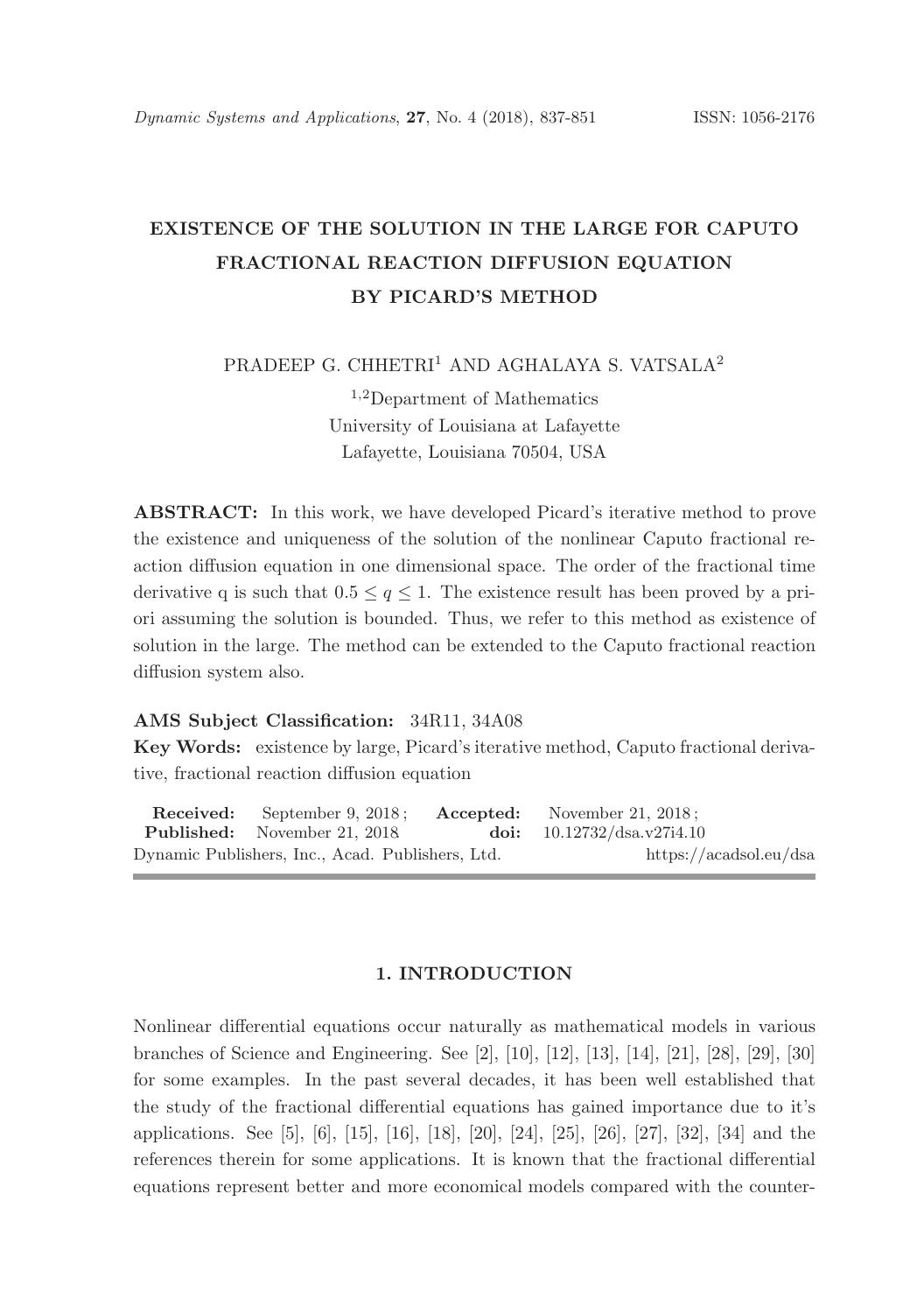part of integer models. Explicit solution of nonlinear fractional differential equation is rarely possible. In [22], Picard's iterative method for Caputo fractional ordinary differential equation has been developed using the usual Lipschitz condition. This is an improvement on the Picard's method developed in [24], where they have assumed local form of Lipchitz condition. In this work, we develop Picard's iterative method for Caputo fractional reaction diffusion equation assuming the solution  $u$  is bounded a priori. The method we have developed here is referred to as existence in the large by Picard's approximations, since the existence and uniqueness of the solution is guaranteed as long as the solution is bounded. See [8] for details on integer order first order initial value problem. In addition, we have exploited the convergence of the series of Mittag-Leffler functions [4] from the expression of the Green's function involved. The method of coupled lower and upper solutions developed together with generalized monotone method in [33] guarantees the interval of existence, when the nonhomogeneous term is the sum of an increasing and decreasing functions. In Picard's iterates, we do not have any restrictions on the nature of the nonlinear term. However, the order of convergence by Picard's iterative method as well as generalized monotone method are linear. In addition, the Picard's method does not guarantee the interval of existence. In order to develop faster convergence methods, such as generalized quasilinearization method as in [6], [20] we need the nonlinear nonhomogeneous term to be a sum of convex and concave functions. In the generalized quasilinearization method, the corresponding linear approximations are linear equations with variable coefficients. If we demonstrate that the solution of the linear approximations are bounded and satisfy the Lipschitz condition, then we can show that the solution of these linear approximations exist and unique on the interval where the solutions are bounded. We can show the solutions are bounded by using coupled lower and upper solutions. In addition the interval of existence is guaranteed. This was the motivation for us to develop Picard's iterative method. The Picard's iterative method can be easily extended to Caputo fractional diffusion system with initial and Direchlet's homogeneous boundary conditions. We have developed Picard's iterates when the nonlinear nonhomogeneous term is Lipschitzian. Hence the method yields the existence of a unique solution. We have provided a detailed proof for the scalar Caputo fractional reaction diffusion equation. One can easily extend Picard's iterative method to system of Caupto reaction diffusion equation with initial and boundary conditions, by using an appropriate norm ||.|| in place of |.| of the scalar equation.

# 2. PRELIMINARY RESULTS

In this section, we recall definitions and some known results which will be useful to develop our main result.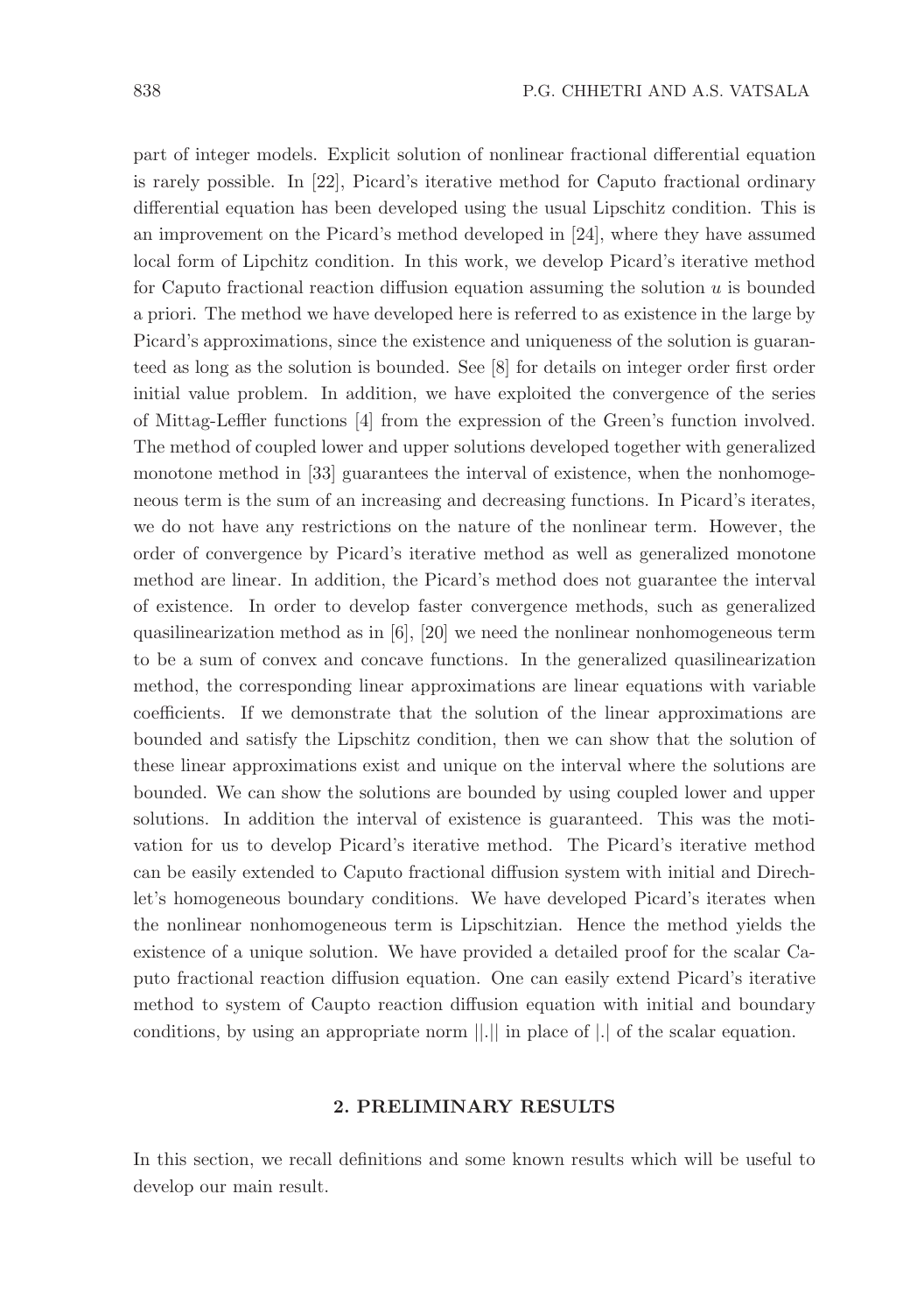**Definition 2.1.** The Gamma Function,  $\Gamma(q)$ , is defined by  $\Gamma(q) = \int_0^\infty s^{q-1} e^{-s} ds$ .

**Definition 2.2.** The Beta Function,  $\beta(p,q)$ , is defined by  $\beta(p,q) = \frac{\Gamma(p)\Gamma(q)}{\Gamma(p+q)}$ .

See [23] for more information.

**Definition 2.3.** The Caputo (left-sided)fractional derivative of  $u(t)$  of order  $q, n 1 \leq q \leq n$ , is given by the equation:

$$
{}^{c}D^{q}u(t) = \frac{1}{\Gamma(n-q)} \int_{0}^{t} (t-s)^{n-q-1} u^{n}(s)ds, t \in [0, \infty), \ t > t_{0}.
$$
 (2.1)

In particular, if  $q = n$ , an integer, then  ${}^cD^qu = u^{(n)}(x)$  and  ${}^cD^qu = u^{'}(x)$  if  $q = 1$ .

**Definition 2.4.** The Riemann-Liouville fractional integral of order  $q$  defined by

$$
D^{-q}u(t) = \frac{1}{\Gamma(q)} \int_0^t (t-s)^{q-1} u(s) ds,
$$
\n(2.2)

where  $0 < q \leq 1$ .

**Definition 2.5.** The Riemann-Liouville (left-sided) fractional derivative of  $u(t)$ , when  $0 < q < 1$ , is defined as:

$$
D^{q}u(t) = \frac{1}{\Gamma(1-q)}\frac{d}{dt}\int_{0}^{t}(t-s)^{q-1}u(s)ds, \ t > 0.
$$
 (2.3)

Note that the Caputo integral of order q for any function is same as the Riemann-Liouville integral. See more in [10], [11], [14], [28], [29].

**Definition 2.6.** A function  $f(x, t, u) \in C[[0, T] \times \mathbb{R}, \mathbb{R}]$  is said to be a Lipschitzian in u if for any  $u_1, u_2$ , there exists an  $L > 0$  such that

$$
|f(x, t, u_1) - f(x, t, u_2)| \le L|u_1 - u_2|.
$$

Next we define the two parameter Mittag Leffler functions which will be useful in solving the linear Caputo fractional differential equations.

Definition 2.7. The two parameter Mittag-Leffler function is defined as

$$
E_{q,r}(\lambda(t^q)) = \sum_{k=0}^{\infty} \frac{(\lambda t^q)^k}{\Gamma(qk+r)},
$$
\n(2.4)

where q,  $r > 0$ , and  $\lambda$  is a constant. Furthermore, for  $r = q(2.4)$  reduces to

$$
E_{q,q}(\lambda t^q) = \sum_{k=0}^{\infty} \frac{(\lambda t^q)^k}{\Gamma(qk+q)}.
$$
\n(2.5)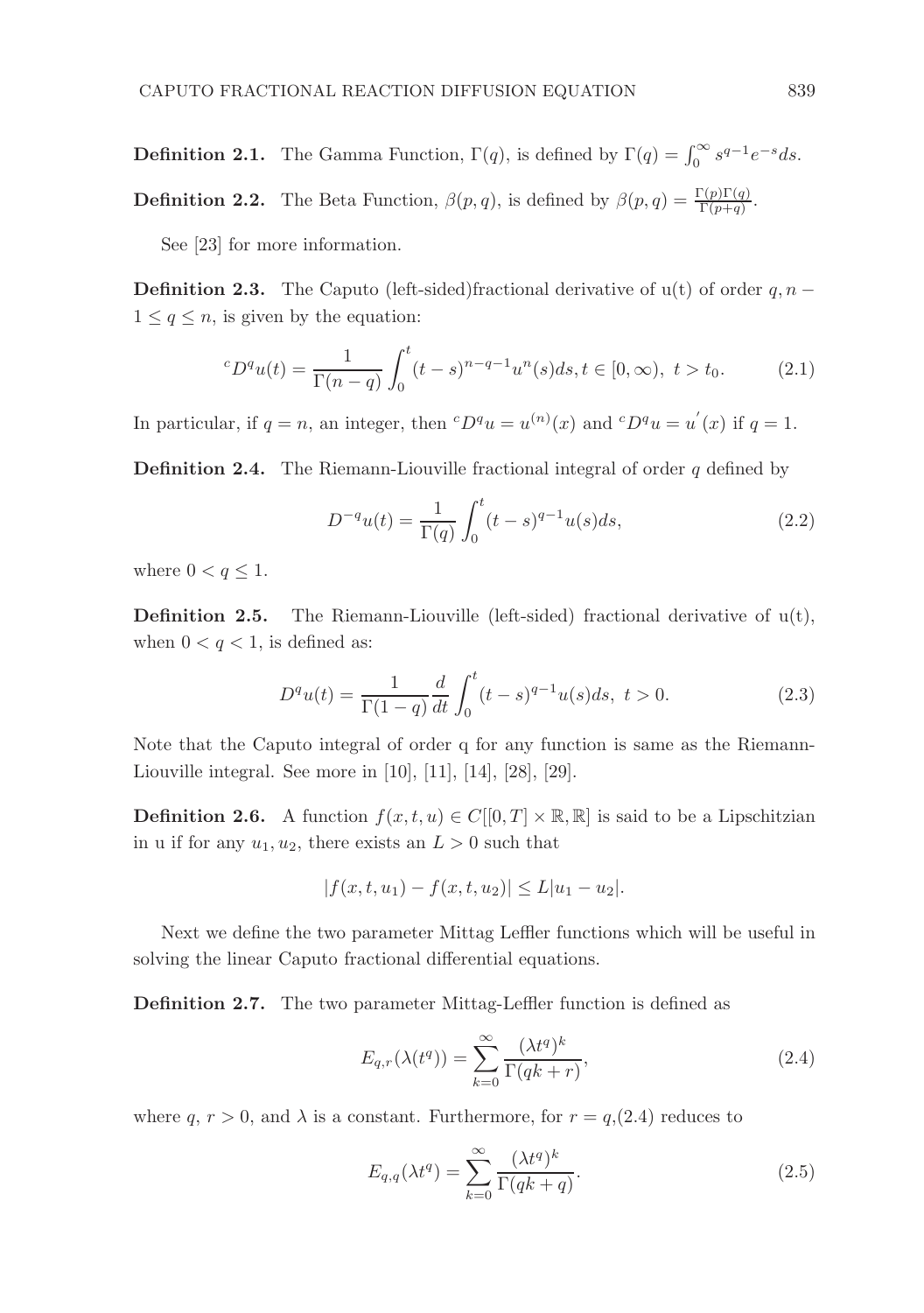If  $r = 1$  in (2.4), then we have:

$$
E_{q,1}(\lambda t^q) = \sum_{k=0}^{\infty} \frac{(\lambda t^q)^k}{\Gamma(qk+1)}.
$$
\n(2.6)

If  $q = 1$ , then

$$
E_{1,1}(\lambda t) = e^{\lambda t},\tag{2.7}
$$

where  $e^{\lambda t}$  is the usual exponential function. See for details in [9], [11], [14], [17], [25], [29].

The following Lemmas are useful in establishing the convergence of the solution.

**Lemma 2.1.** Let  $E_{q,1}(-\lambda t^q)$  be the Mittag-Leffler function of order q, where  $0 <$  $q \leq 1$ . Then,  $\frac{E_{q,1}(-\lambda_1 t^q)}{E_{q,1}(-\lambda_2 t^q)} < 1$  where  $\lambda_1, \lambda_2 > 0$  such that  $\lambda_1 = \lambda_2 + k$ , for  $k > 0$ .

**Lemma 2.2.** Let  $E_{q,q}(-\lambda t^q)$  be the Mittag-Leffler function of order q, where  $0 <$  $q \leq 1$ . Then  $\frac{E_{q,q}(-\lambda_1 t^q)}{E_{q,q}(-\lambda_2 t^q)} < 1$ , where  $\lambda_1, \lambda_2 > 0$ , such that  $\lambda_1 = \lambda_2 + k$ , for  $k > 0$ .

See [4] for details of the proof.

Next we recall the following improved version of Gronwall's Lemma which will be useful in our main result. The version of Belmann-Gronwall Inequality in two variables has been discussed in [1] where the following unpublished Wendroff result was given:

If

$$
u(x,y) \le a(x) + b(y) + \int_0^x \int_0^y v(r,s)u(r,s)drds,
$$
\n(2.8)

where  $a(x)$ ,  $b(y) > 0$ ,  $a'(x)$ ,  $b'(y) \ge 0$ ,  $u(x, y)$ ,  $v(x, y) \ge 0$ , then

$$
u(x,y) \le \frac{(a(0)+b(y))(a(x)+b(0))}{a(0)+b(0)}exp(\int_0^x \int_0^y v(r,s)drds). \tag{2.9}
$$

The Wendroff inequality (2.8) was generalized by Bainov and Simeonov [1]:

**Theorem 2.1.** Let  $u(x, y)$ ,  $a(x, y)$ ,  $k(x, y)$  be the nonnegative continuous functions for  $x \ge x_0, y \ge y_0$ , and let  $a(x, y)$  is nondecreasing in each of the variables for  $x \geq x_0, y \geq y_0$ . Suppose that

$$
u(x,y) \le a(x,y) + \int_{x_0}^x \int_{y_0}^y k(s,t)u(s,t)dtds, x \ge x_0, y \ge y_0.
$$
 (2.10)

Then

$$
u(x,y) \le a(x,y) \exp\left(\int_{x_0}^x \int_{y_0}^y k(s,t) dt ds\right), x \ge x_0, y \ge y_0. \tag{2.11}
$$

See [1], [3] for proofs. This is the version we are going to use in our main result.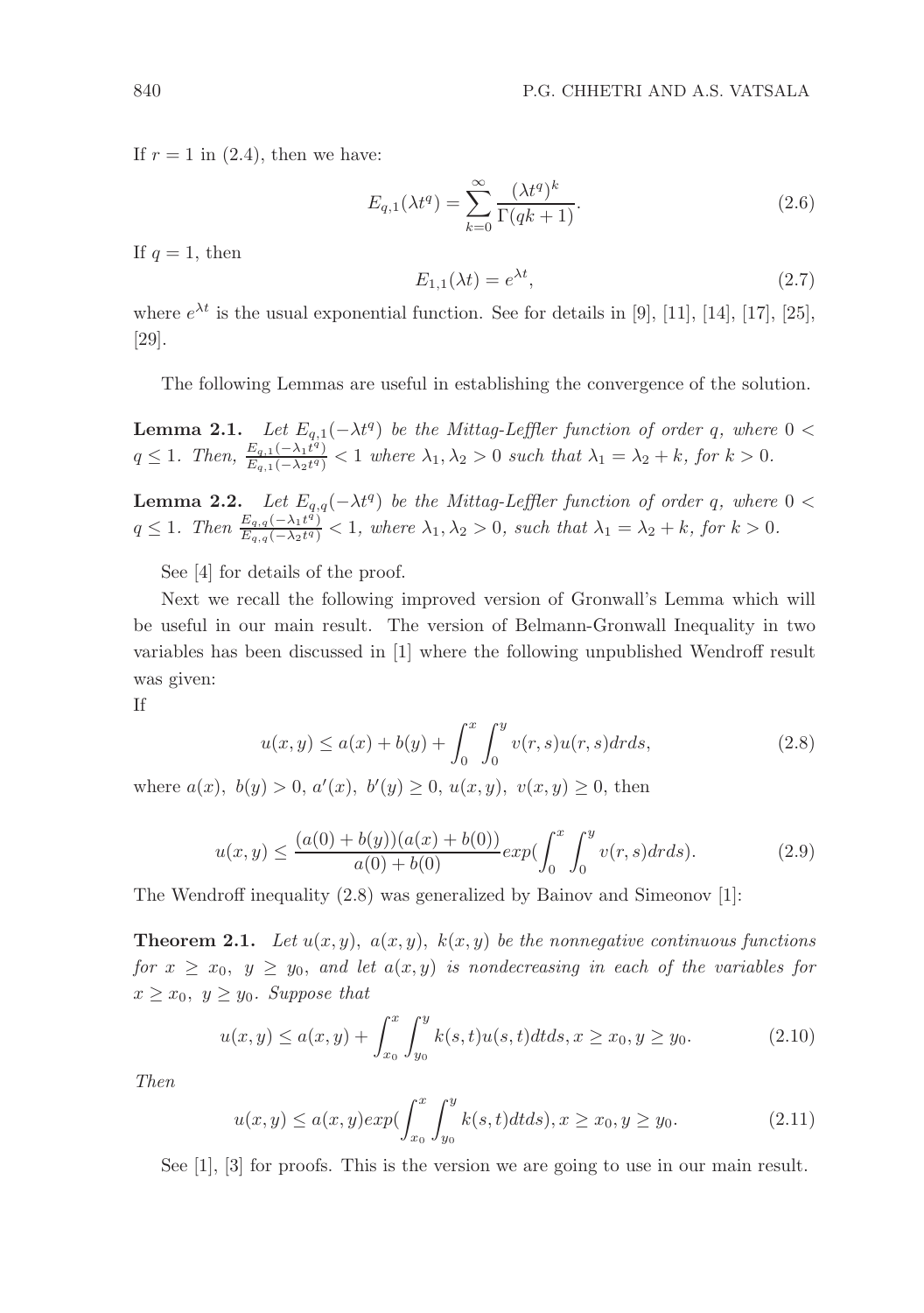#### 3. MAIN RESULT

In this section, we develop Picard's iterative method to prove the existence and uniqueness of the solution of the scalar Caputo fractional reaction diffusion equation on one dimensional space with initial and Direchlet boundary conditions. For that purpose we will define the region

$$
S = \{(x, t, u) | 0 \le t \le T, 0 \le x \le a \text{ and } |u(x, t)| < M < \infty, T > 0\}.
$$

Note that M here can be very large number but finite. This implies that if  $f(x, t, u)$  is a continuous function defined on S, then  $|f(x, t, u)|$  is bounded by some  $M_1$ , where  $M_1$ can be very large number but finite. Using special case of the generalized Belmann-Gronwall inequality namely Theorem 2.1, we prove that the solution which exists is also unique. For that purpose, consider the Caputo fractional reaction diffusion equation of the form:

$$
{}^{c}\partial_{t}^{q}u - ku_{xx} = f(x, t, u), \text{ on } Q_{T},
$$
  
\n
$$
u(0, t) = 0, \ u(a, t) = 0, \text{ in } \Gamma_{T},
$$
  
\n
$$
u(x, 0) = u_{0}(x), \ x \in \overline{\Omega}.
$$
\n(3.1)

where  $f \in C[[0, a] \times [0, T] \times \mathbb{R}, \mathbb{R}], u_0(x) \in C[[0, a] \times \mathbb{R}, \mathbb{R}], \Omega = [0, a], J = (0, T],$  $Q_T = J \times \Omega$ ,  $k > 0$  and  $\Gamma_T = (0, T) \times \partial \Omega$ . Here we have taken q as  $0.5 \le q \le 1$ . Although we have taken homogeneous Dirichlet's boundary conditions in (3.1), the method can be extended to nonhomogeneous Dirichlet's boundary conditions. Using the eigen function expansion method, we can represent the solution  $u(x, t)$  of (3.1) treating  $f(x, t, u)$  as the nonhomogeneous term as follows:

$$
u(x,t) = \int_0^a \left[ \sum_{n=1}^\infty E_{q,q}(-k\lambda_n(t^q))\phi_n(x)\phi_n(y)\right]u_0(y)dy + \int_0^t \int_0^a \left[ \sum_{n=1}^\infty (t-s)^{q-1} E_{q,q}(-k\lambda_n(t-s)^q)\phi_n(x)\phi_n(y)\right]f(y,s,u)dyds.
$$
 (3.2)

See [31] for details. It should be noted that  $u(x, t)$  is well defined when the initial condition  $u_0(x)$ , and the nonhomogeneous term  $f(x, t, u)$  are bounded.

If we prove the existence and uniqueness of the solution of  $(3.2)$ , then it is equivalent to proving the existence of the solution of (3.1). We will prove in our main result, the existence and uniqueness of solution of  $(3.2)$ . Since  $f(x, t, u)$  is a continuous function on the closed bounded set  $S$ , it is bounded. We will use this fact in our next main result.

**Theorem 3.1.** Consider the Caputo fractional reaction diffusion equation  $(3.1)$ , where  $f(x, t, u)$  is continuous on the set S and Lipschitzian in u on the set S. Then there exists a sequence  $\{u_n(x,t)\}\$  defined by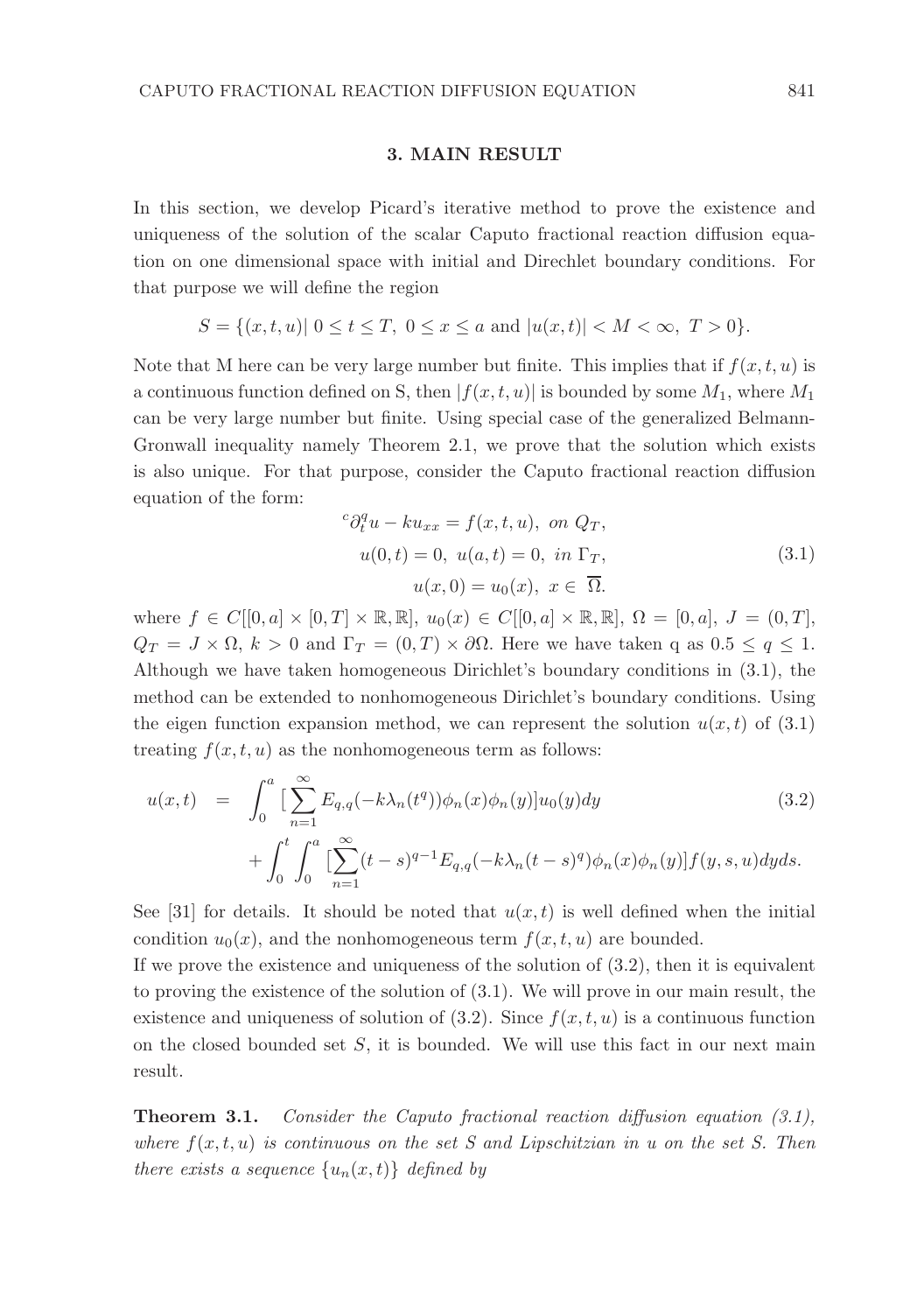$$
u_n(x,t) = \int_0^a \left[ \sum_{n=1}^\infty E_{q,q}(-k\lambda_n(t^q))\phi_n(x)\phi_n(y)\right]u_0(y)dy + \int_0^t \int_0^a \left[ \sum_{n=1}^\infty (t-s)^{q-1} E_{q,q}(-k\lambda_n(t-s)^q)\phi_n(x)\phi_n(y)\right]f(y,s,u_{n-1})dyds \quad (3.3)
$$

satisfying  $u_0(x,t) = u_0(x)$ , the initial condition of (3.1). The sequence  $\{u_n(x,t)\}$ converges uniformly to the unique solution  $u(x, t)$  of (3.2).

**Proof.** Our aim is to prove that the sequences  $\{u_n(x,t)\}\$  defined by (3.3) converge uniformly to  $u(x, t)$ , the solution of (3.2). Further, the solution which exists is unique solution of (3.2). We prove our main result in three different stages. We will prove that

(i) The sequence  $\{u_n(x,t)\}\$  given by (3.3) is well defined on the set S. We prove that  $u_n(x, t) \in S$ , for each  $n, n = 1, 2, 3, ...$ 

(ii) The sequence  $\{u_n(x,t)\}\)$  converges uniformly to a function  $u(x,t)$  on the set S, where  $u(x, t)$  satisfies (3.2).

(iii) The solution of (3.2) which exists is unique on  $\overline{Q_T}$ .

In the next result we prove that  $u_n(x,t)$  are well defined for each  $n, n = 1, 2, 3...$ 

**Lemma 3.1.** Let the hypothesis of Theorem 3.1 hold. Then  $u_n(x, t)$  defined by (3.3) are in the set *S* for each *n*,  $n = 1, 2, 3, \dots$ 

**Proof.** It is easy to see that  $u_0(x, t) = u_0(x)$ , the initial condition of (3.1) is bounded. That is  $u_0(x,t) = u_0(x)$  is a continuous function on a closed bounded set S and hence bounded. That is  $|u_0(x)| \leq M$  (large enough). Since  $f(x, t, u_0(x))$  is defined in the set S,  $|f(x, t, u_0(x))| \leq M_1$ . Using Lemma 2.2, it is easy to observe that

$$
\left|\sum_{n=1}^{\infty} E_{q,q}(-k\lambda_n t^q \phi_n(x)\phi_n(y)\right| \le K_1
$$
\n(3.4)

and

$$
\left|\sum_{n=1}^{\infty} E_{q,q}(-k\lambda_n(t-s)^q \phi_n(x)\phi_n(y)\right| \le K_2.
$$
\n(3.5)

Using  $(3.4)$  and  $(3.5)$  in  $u_1(x,t)$ , we get

 $|u_1(x,t)| \leq MaK_1 + M_1K_2Ta \leq \overline{M}_1(saw).$ 

Now we prove that  $|u_n(x,t)| \leq \overline{M}_n$  for all n, n=1,2,3.... We achieve this by the method of mathematical induction. Let the result be true for n=k. That is  $|u_k(x,t)| \leq \overline{M}_k$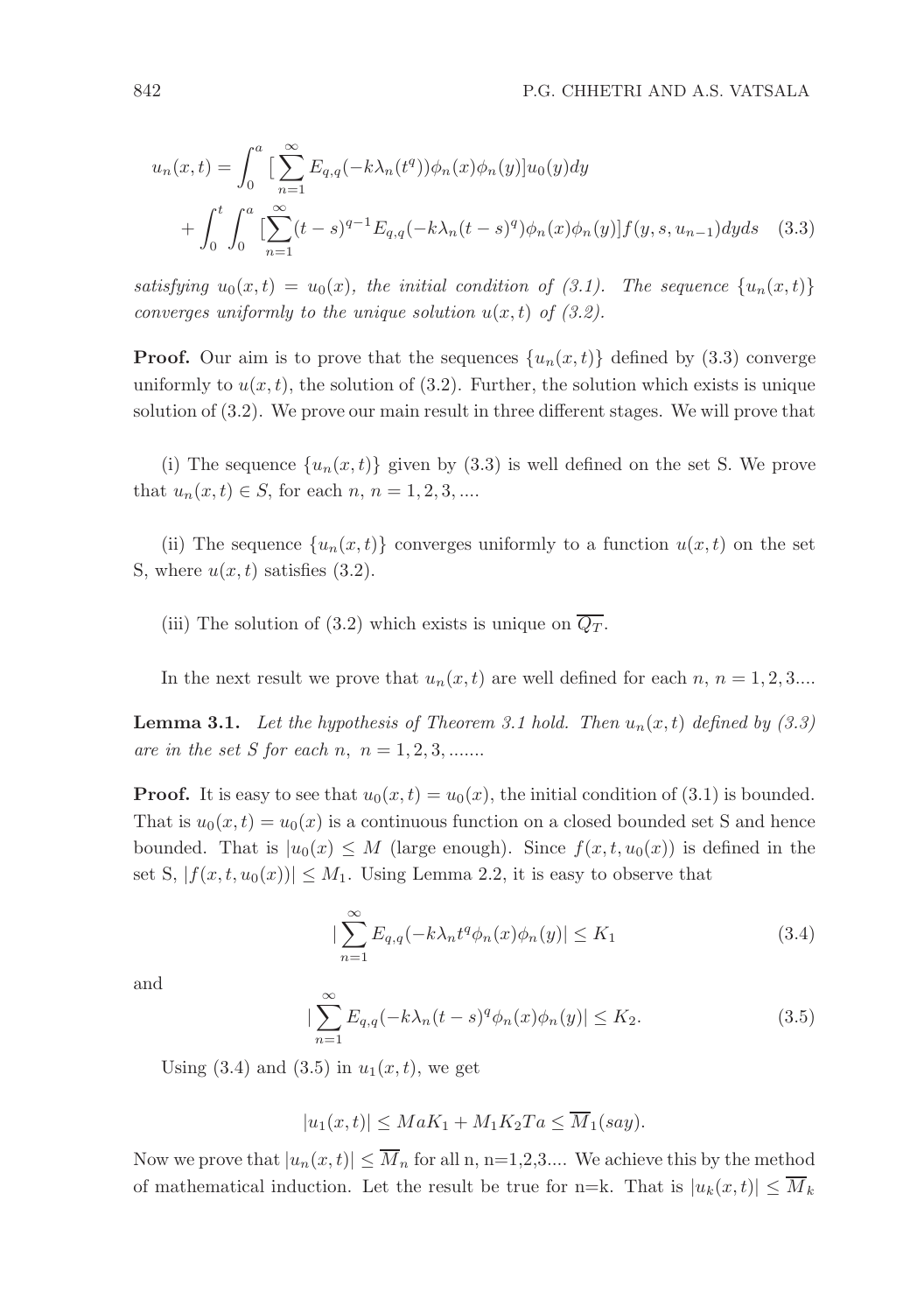for some  $M_k$ ,  $M_k$  large enough but finite which confirms that  $u_k(x, t)$  is in the set S. We will prove the result for  $u_{k+1}(x,t)$ . From (3.3), we have

$$
|u_{k+1}(x,t)| = |\int_0^a \left(\sum_{n=1}^\infty E_{q,q}(-k\lambda_n(t^q))\phi_n(x)\phi_n(y)\right)u_0(y)dy
$$
  
+ 
$$
\int_0^t \int_0^a \left[\sum_{n=1}^\infty (t-s)^{q-1} E_{q,q}(-k\lambda_n(t-s)^q)\phi_n(x)\phi_n(y)\right]f(y,s,u_k(y,s))dyds|.
$$
 (3.6)

Now using (3.4), (3.5) and  $|f(x, t, u_k(x, t))| \leq M_{k+1}$ , we get,

$$
u_{k+1} \le MaK_1 + M_{k+1}K_2Ta < \overline{M}_{k+1}.
$$

This proves the result is true for  $k+1$ . Hence, it is true for all n. This proves that the elements of the sequences are well defined. That is  $u_n(x, t)$  belongs to the set S.  $\Box$ 

Note that we have not used the Lipschitzian nature of  $f(x, t, u)$ . Lipschitzian in  $f(x, t, u)$  in u is essential for our next result. Now in our next result we will prove that the sequence  $\{u_n(x,t)\}\)$  converges uniformly on the set S.

**Lemma 3.2.** Let the hypothesis of Theorem 3.1 hold. Then the sequence  $\{u_n(x,t)\}$ defined in (3.2), converge uniformly.

Proof. We consider the series

$$
u_0(x,t) + \sum_{k=1}^{\infty} u_k(x,t) - u_{k-1}(x,t).
$$
 (3.7)

In order to prove the sequence  $\{u_n(x,t)\}\)$  converges uniformly, it is enough to prove the partial sum of the series (3.7) converges uniformly. Let,

$$
u_N(x,t) = u_0(x,t) + \sum_{k=1}^{N} u_k(x,t) - u_{k-1}(x,t),
$$
\n(3.8)

be the partial sum of the series  $(3.7)$ . We will prove that the positive series  $(3.7)$ converges absolutely and uniformly to some function  $u(x, t)$ . We will establish that  $u(x, t)$  obtained satisfies (3.2). In order to prove the positive series converges uniformly, we prove that the absolute series is majorized by a convergent constant series. For this, we first find

$$
|u_1(x,t) - u_0(x,t)|
$$
  
= 
$$
|\int_0^t \int_0^a \frac{(t-s)^{q-1}}{\Gamma(q)} \sum_{n=1}^\infty \Gamma(q) E_{q,q}(-k\lambda(t-s)^q) f(y,s,u_0) dy ds|.
$$
 (3.9)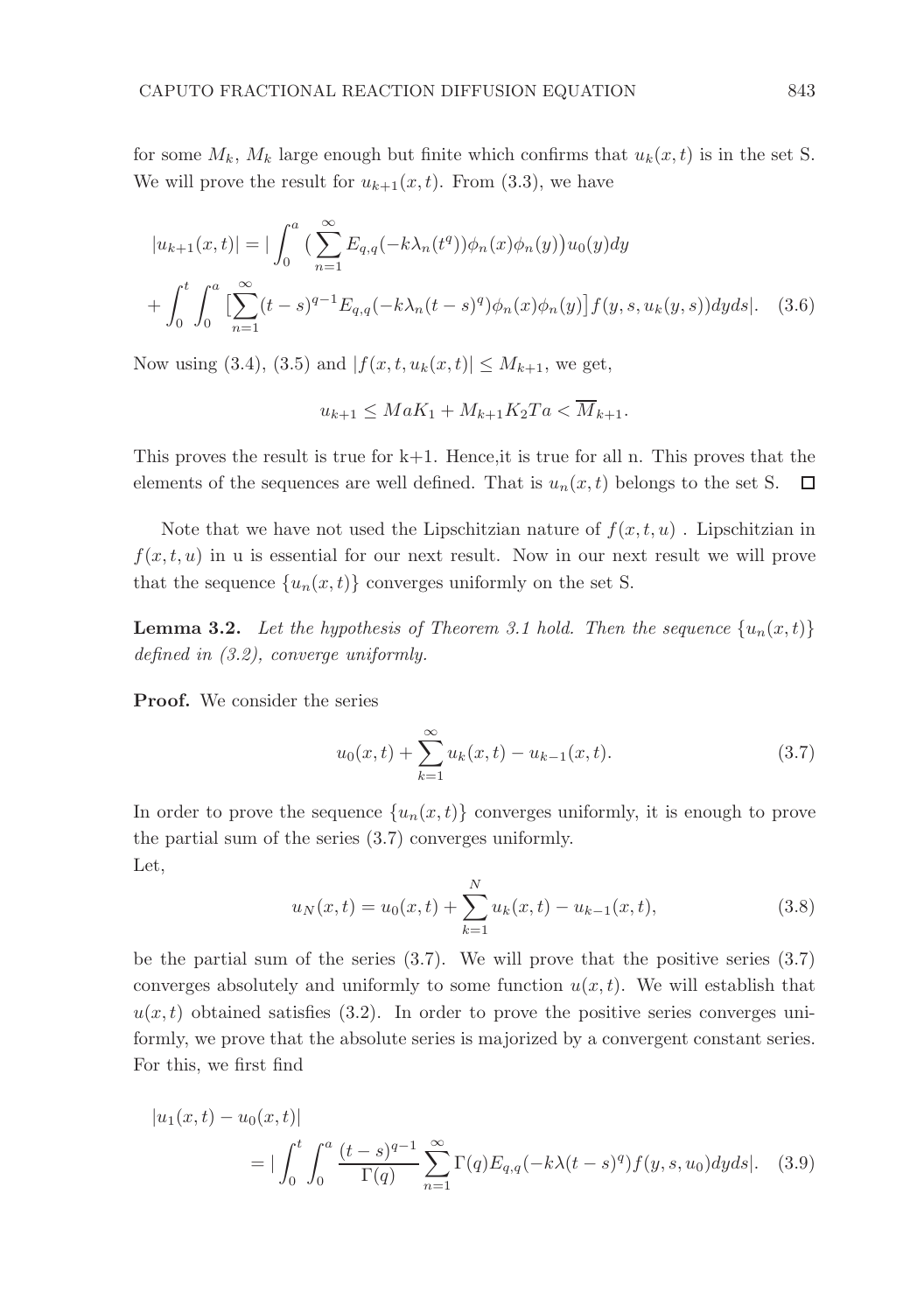Using (3.5) and  $|f(x, t, u_0(x))| \leq M_1$  in (3.9), we get,

$$
|u_1(x,t) - u_0(x,t)| \leq \int_0^t \int_0^a \frac{(t-s)^{q-1}}{\Gamma(q)} K_1 M_1 dy ds
$$
  
\n
$$
\leq \int_0^t \frac{(t-s)^{q-1}}{\Gamma(q)} K_1 M_1 ds
$$
  
\n
$$
\leq K_1 M_1 a \frac{T^q}{\Gamma(q+1)}.
$$
 (3.10)

Next we find,

$$
|u_2(x,t) - u_1(x,t)| = |\int_0^t \int_0^a \frac{(t-s)^{q-1}}{\Gamma(q)} \sum_{n=1}^\infty E_{q,q}(-k\lambda_n(t-s)^q) \phi_n(x) \phi_n(y)
$$
  
[ $f(y,s, u_1(x,t)) - f(y,s, u_0(x,t)] dyds$ ]. (3.11)

Using the Lipschitz condition on  $f(x, t, u)$  and (3.5) in (3.11), we get,

$$
|u_2(x,t) - u_1(x,t)| \leq \int_0^t \int_0^a \frac{(t-s)^{q-1}}{\Gamma(q)} K_1 L |u_1(x,t) - u_0(x,t)| dy ds
$$
  

$$
\leq \int_0^t \frac{(t-s)^{q-1}}{\Gamma(q)} K_1 L a K_1 M_1 a \frac{s^q}{\Gamma(q+1)} ds
$$
  

$$
\leq M_1 K_1^2 a^2 L \frac{T^{2q}}{\Gamma(2q+1)}.
$$
 (3.12)

Now by the induction process, let us assume that it is true for  $n = k$ ,

$$
|u_k(x,t) - u_{k-1}(x,t)| \le M_1 L^{k-1} a^k K_1^k \frac{T^{qk}}{\Gamma(kq+1)}.
$$
\n(3.13)

Then we will prove for  $n = k + 1$ ,

$$
|u_{k+1}(x,t) - u_k(x,t)| \leq M_1 L^k a^{k+1} K_1^{k+1} \frac{T^{(k+1)q}}{\Gamma((k+1)q+1)}.
$$
 (3.14)

For this,

$$
|u_{k+1}(x,t) - u_k(x,t)| = |\int_0^t \int_0^a \frac{(t-s)^{q-1}}{\Gamma(q)} \sum_{n=1}^\infty E_{q,q}(-k\lambda_n(t-s)^q) \phi_n(x)\phi_n(y)
$$
  
\n
$$
[f(y,s,u_k(x,t)) - f(y,s,u_{k-1}(x,t)]dyds|
$$
  
\n
$$
\leq \int_0^t \frac{(t-s)^{q-1}}{\Gamma(q)} K_1 aL |u_k - u_{k-1}| ds
$$
  
\n
$$
\leq \int_0^t \frac{(t-s)^{q-1}}{\Gamma(q)} K_1 L a K_1^k M_1 a^k L^{k-1} \frac{s^{kq}}{\Gamma(kq+1)} ds
$$
  
\n
$$
\leq M_1 L^k a^{k+1} K_1^{k+1} \frac{T^{(k+1)q}}{\Gamma((k+1)q+1)}.
$$
 (3.15)

Hence we obtain,

$$
|u_k(x,t) - u_{k-1}(x,t)| \le M_1 L^{k-1} a^k K_1^k \frac{T^{kq}}{\Gamma(kq+1)},
$$
\n(3.16)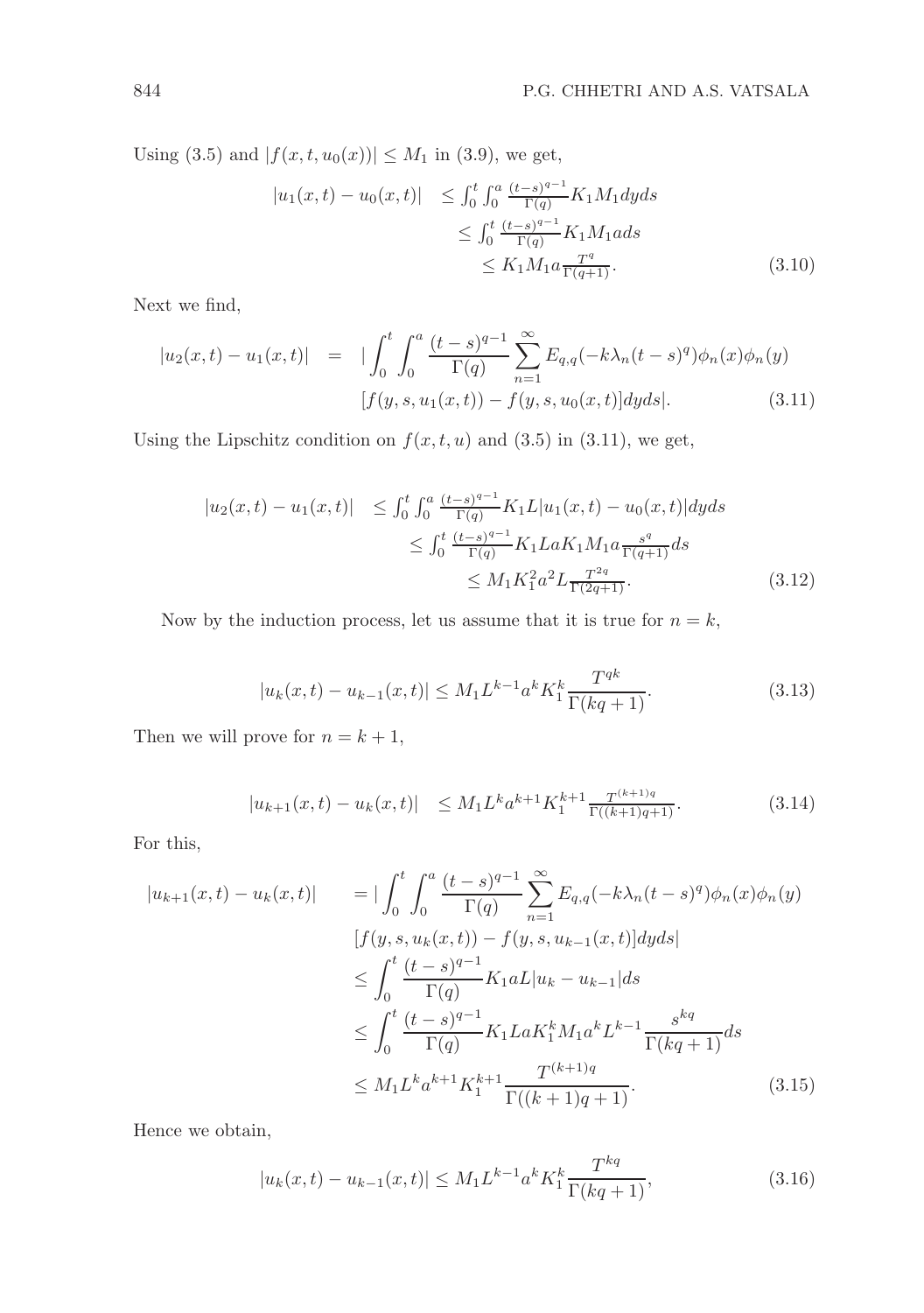is true for all n.

From this, it follows that,

$$
|u_0(x,t) + \sum_{k=1}^{\infty} u_k(x,t) - u_{k-1}(x,t)| \le |u_0(x)| + \sum_{k=1}^{\infty} |u_k(x,t) - u_{k-1}u(x,t)|
$$
  

$$
\leq \frac{M_1}{L} (\sum_{k=1}^{\infty} \frac{(aLKT^q)^k}{\Gamma(kq+1)} - 1)
$$
  

$$
\leq \frac{M_1}{L} [E_{q,1}(LaKT^q) - 1]
$$
  

$$
\leq \frac{M_1}{L} E_{q,1}(LaKT^q), \qquad (3.17)
$$

which means the series (3.7) is majorized by the convergent constant series  $E_{q,1}(a LKT<sup>q</sup>)$ which converges. This proves that  $\lim_{n\to\infty}u_n(x,t)=u(x,t)$  converges uniformly. Now we will prove  $u(x, t)$  is the solution of (3.2). Consider the equation (3.3),

$$
u_n(x,t) = \int_0^a \sum_{n=1}^\infty E_{q,q}(-k\lambda_n(t^q))\phi_n(x)\phi_n(y)u_0(y)dy
$$
\n
$$
+ \int_0^t \int_0^a \sum_{n=1}^\infty E_{q,q}(-k\lambda_n)(t-s)^q \phi_n(x)\phi_n(y)f(y,s,u_{n-1}(y,s))dyds.
$$
\n(3.18)

Taking the  $\lim_{n\to\infty}$  on both sides and using the fact that the sequence  $\{u_n(x,t)\}\$ converges uniformly and Lebegue dominated convergence theorem, we get,

$$
u(x,t) = \int_0^a \sum_{n=1}^\infty E_{q,q}(-k\lambda_n(t^q))\phi_n(x)\phi_n(y)u_0(y)dy
$$
\n
$$
+ \int_0^t \int_0^a \sum_{n=1}^\infty (t-s)^{q-1} E_{q,q}(-k\lambda_n(t-s)^q)\phi_n(x)\phi_n(y)f(y,s,u(y,s))dyds.
$$
\n(3.19)

This concludes the proof of Lemma 3.2. Lemma 3.1 and 3.2 together prove the existence of the solution of (3.2) on  $\overline{Q_T}$ . □

Next we will prove that the solution  $u(x, t)$  which satisfies (3.2) is unique. This is precisely what we will prove in our next result.

**Lemma 3.3.** Let the hypothesis of the Theorem 3.1 hold. Then the solution  $u(x,t)$ in (3.2) is unique.

**Proof.** Let  $u_1(x,t)$  and  $u_2(x,t)$  be such that

$$
u_1(x,t) = u_{01}(x) + \int_0^t \int_0^a \left[ \sum_{n=1}^\infty (t-s)^{q-1} E_{q,q}(-k\lambda_n(t-s)^q) \phi_n(x) \phi_n(y) \right]
$$
  

$$
f(y,s,u) dy ds,
$$
 (3.20)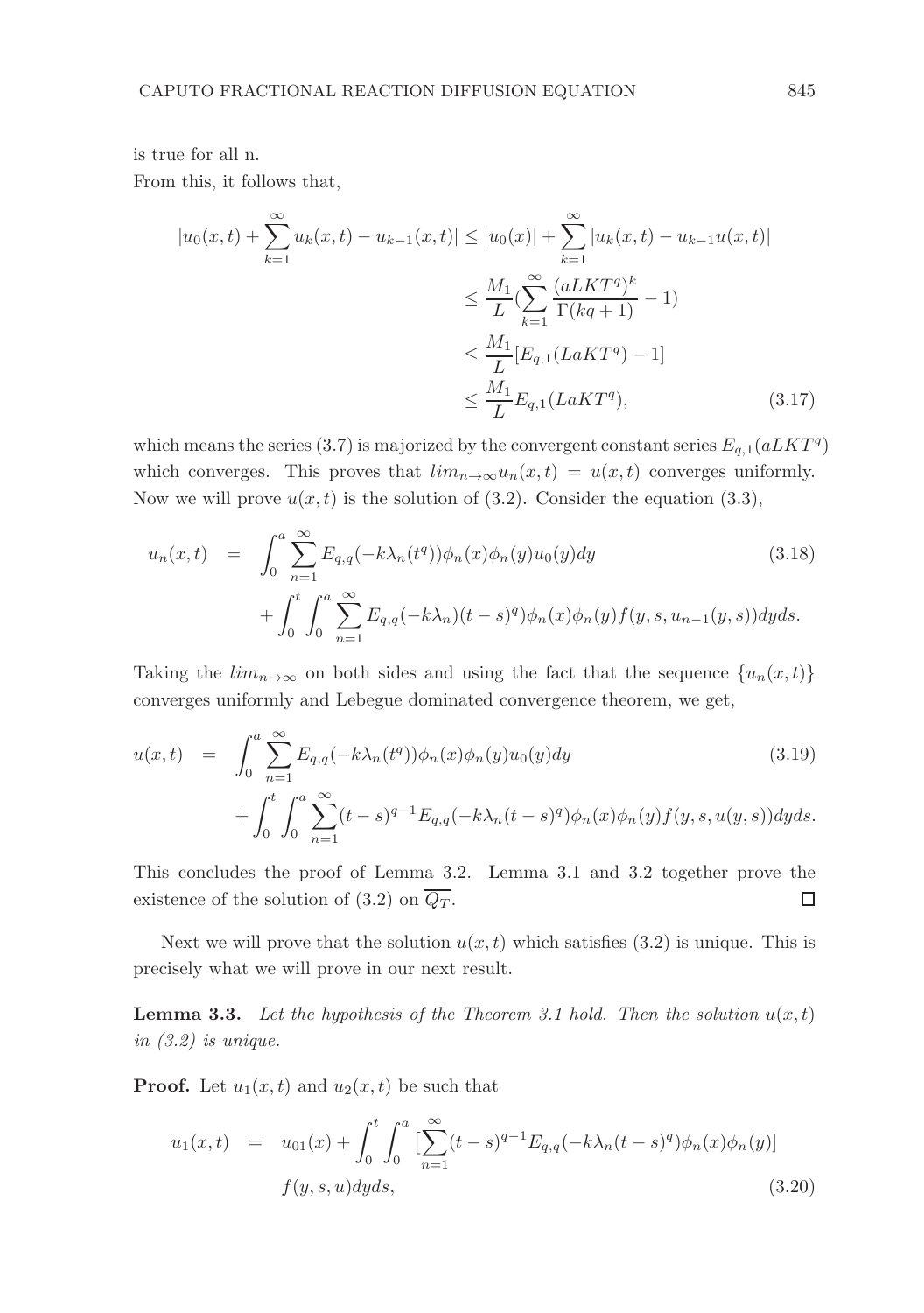$$
u_2(x,t) = u_{02}(x) + \int_0^t \int_0^a \left[ \sum_{n=1}^\infty (t-s)^{q-1} E_{q,q}(-k\lambda_n(t-s)^q) \phi_n(x) \phi_n(y) \right]
$$
  

$$
f(y,s,u) dy ds.
$$
 (3.21)

Let  $m(x,t) = |u_1(x,t) - u_2(x,t)|$ ,  $m(x,0) = |u_1(x,0) - u_2(x,0)| = |m_0(x)|$  (say). Then  $m(x, t)$  is definitely positive by definition. Our aim is to show  $m(x, t) \leq 0$ . By using (3.20) and (3.21),we get,

$$
m(x,t) = |u_1(x,t) - u_2(x,t)|
$$
  
= 
$$
|\int_0^t \int_0^a (t-s)^{q-1} \sum_{n=1}^\infty E_{q,q}(-k\lambda_n(t-s)^q) \phi_n(x) \phi_n(y)
$$
  

$$
\times [f(y,s,u_0) - f(y,s,u_1] dy ds].
$$
 (3.22)

Using Lipschitz condition of  $f(x, t, u)$ , Theorem 2.1, and the nature of the eigen functions  $\phi_n(x)$  for  $0 \le x \le a$ ,  $0 < s < t < T$ , we can get,

$$
m(x,t) = |u_1(x,t) - u_2(x,t)|
$$
  
\n
$$
\leq m_0(x) + \int_0^t \int_0^a K(y,s) L m(y,s) dy ds.
$$
 (3.23)

Here,

$$
max|(t-s)^{q-1}\sum_{n=1}^{\infty} E_{q,q}(-k\lambda_n(t-s)^q)\phi_n(x)\phi_n(y)| \le K(y,s), \text{ on } 0 \le x \le a, 0 \le t \le T.
$$

Now using the generalized Wendroff inequality given by Bainov and Simeonov [1] from Theorem 2.1, we get,

$$
m(x,t) \le m_0(x) exp(\int_0^t \int_0^a K(y,s)Ldyds).
$$

Since  $m_0(x) = |u_0(x) - u_0(x)| = 0$  in our case, we get,  $m(x, t) \le 0$ . That is  $m(x, t) \equiv 0$ . This concludes the proof of the Lemma 3.3.  $\Box$ 

Now using Lemma 3.1, Lemma 3.2 and Lemma 3.3, the conclusion of the Theorem 3.1 follows. This concludes the proof of Theorem 3.1.  $\Box$ 

Next, we extend our method to finite system of Caputo fractional reaction diffusion equations. For that consider,

$$
{}^{c}\partial_{t}^{q}u_{i} - k_{i}u_{i,xx} = f_{i}(x, t, u_{1}, u_{2}, ..., u_{N}), \text{ on } Q_{T},
$$
  
\n
$$
u_{i}(0, t) = 0, u_{i}(a, t) = 0, \text{ in } \Gamma_{T},
$$
  
\n
$$
u_{i}(x, 0) = u_{0i}(x), x \in \overline{\Omega},
$$
\n(3.24)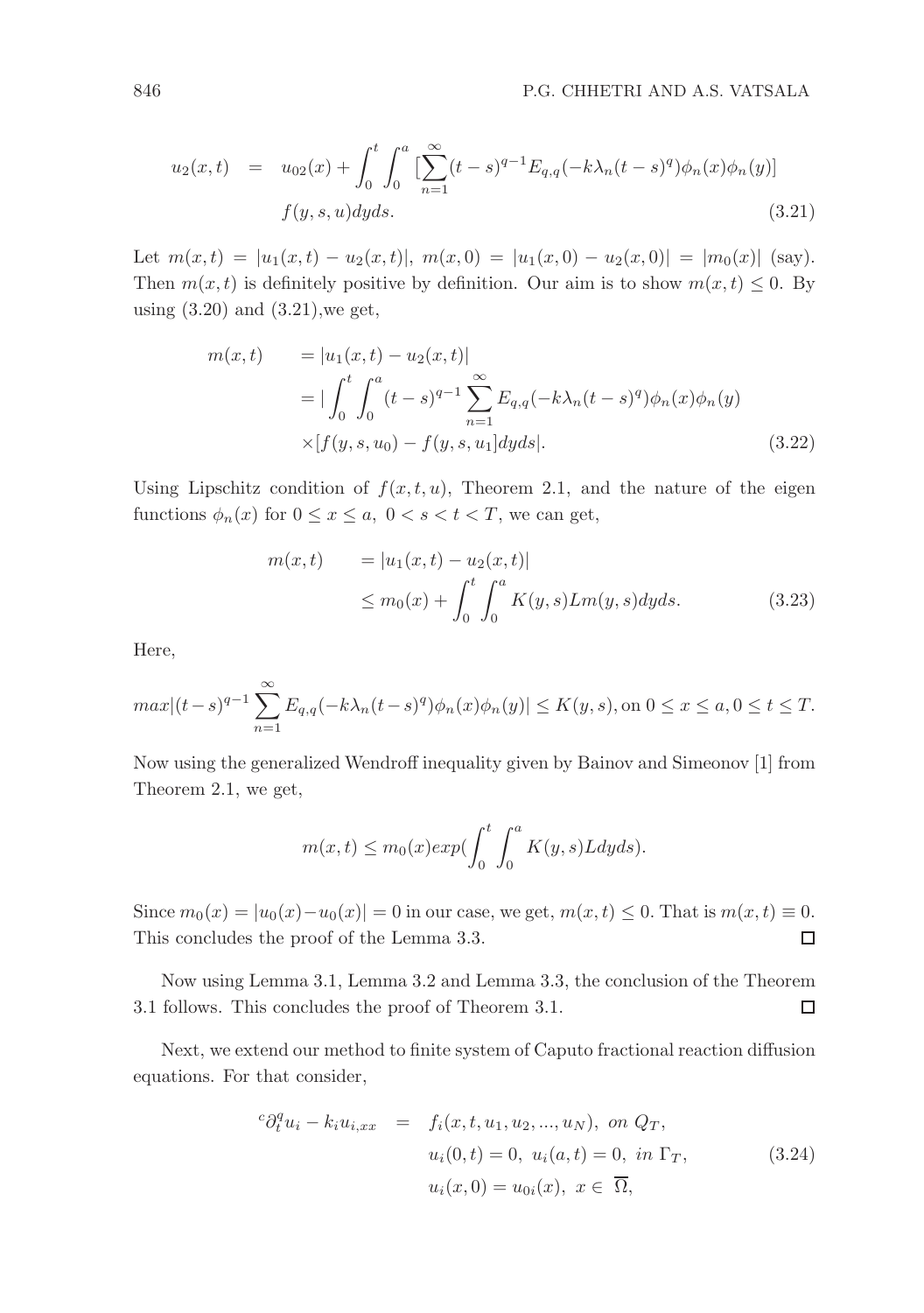for  $i = 1, 2, ..., N$ . Here  $f_i(x, t, u) \in C[[0, a] \times [0, T] \times \mathbb{R}^n, \mathbb{R}], u_{0i}(x) \in C[[0, a], \mathbb{R}],$  for  $i = 1, 2, ..., N, \Omega = [0, a], J = (0, T], Q_T = J \times \Omega, k_i > 0 \text{ and } \Gamma_T = (0, T) \times \partial \Omega.$ We will consider the following set

$$
S := \{(x, t, u) | 0 \le x \le a, \ 0 \le t \le T, \ ||u(x, t)|| \le M \ (large \ enough) < \infty \}.
$$

||.|| is any appropriate norm. The representation form for the component  $u_i(x, t)$ ,  $i =$  $1, 2, \ldots, N$  is given by

$$
u_i(x,t) = \int_0^a \left[ \sum_{n=1}^\infty E_{q,q}(-k_i \lambda_n t^q) \phi_n(x) \phi_n(y) \right] u_0(y) dy
$$
  
+ 
$$
\int_0^a \int_0^t \left[ \sum_{n=1}^\infty (t-s)^{q-1} E_{q,q}(-k_i \lambda_n (t-s)^q) \phi_n(x) \phi_n(y) \right] f_i(x,t,u_1,u_2,...,u_N) dy ds.
$$
(3.25)

See [7] for details. Here, the Green's function is given for each i.

Theorem 3.2. Consider the Caputo fractional reaction diffusion system (3.24) where  $f_i(x, t, u_1, u_2, ..., u_N)$  is continuous on S and Lipschitzian in u. Then there exists a sequence which converges uniformly to the solution. Further the solution is unique on its interval of existence.

Proof. The proof follows on the same lines as in the scalar case. We briefly provides some basic steps of the proof for completeness. Construct the sequence  ${u_{i,n}(x,t)}$  in the following fashion;

$$
u_{i,n}(x,t) = \int_0^a \left[ \sum_{n=1}^\infty E_{q,q}(-k\lambda_n t^q) \phi_n(x) \phi_n(y) \right] u_0(y) dy
$$
  
+ 
$$
\int_0^a \int_0^t \left[ \sum_{n=1}^\infty (t-s)^{q-1} E_{q,q}(-k_i\lambda_n (t-s)^q) \phi_n(x) \phi_n(y) \right]
$$
  
× 
$$
f_i(x,t,u_{1,N-1}, u_{2,N-1}, ..., u_{N,N-1}) dy ds,
$$
  
satisfying  $u_{0i}(x) = (u_{01}(x), u_{02}(x), ..., u_{0N}(x)).$  (3.26)

We can show the following results.

(i)  ${u_{i,n}(x,t)}$  are well defined on the set S.

(ii) The sequence  $\{u_{i,n}(x,t)\}\$ converges uniformly to a function  $u_i(x,t)$  on the set S, where  $u_i(x, t)$  satisfies (3.25) for  $i = 1, 2, ...N$ . We can prove that the norm of the sequence  $\{u_{i,n}\}\$ , is majorized by the convergent constant series. This will enable us to prove that the sequence is uniformly convergent.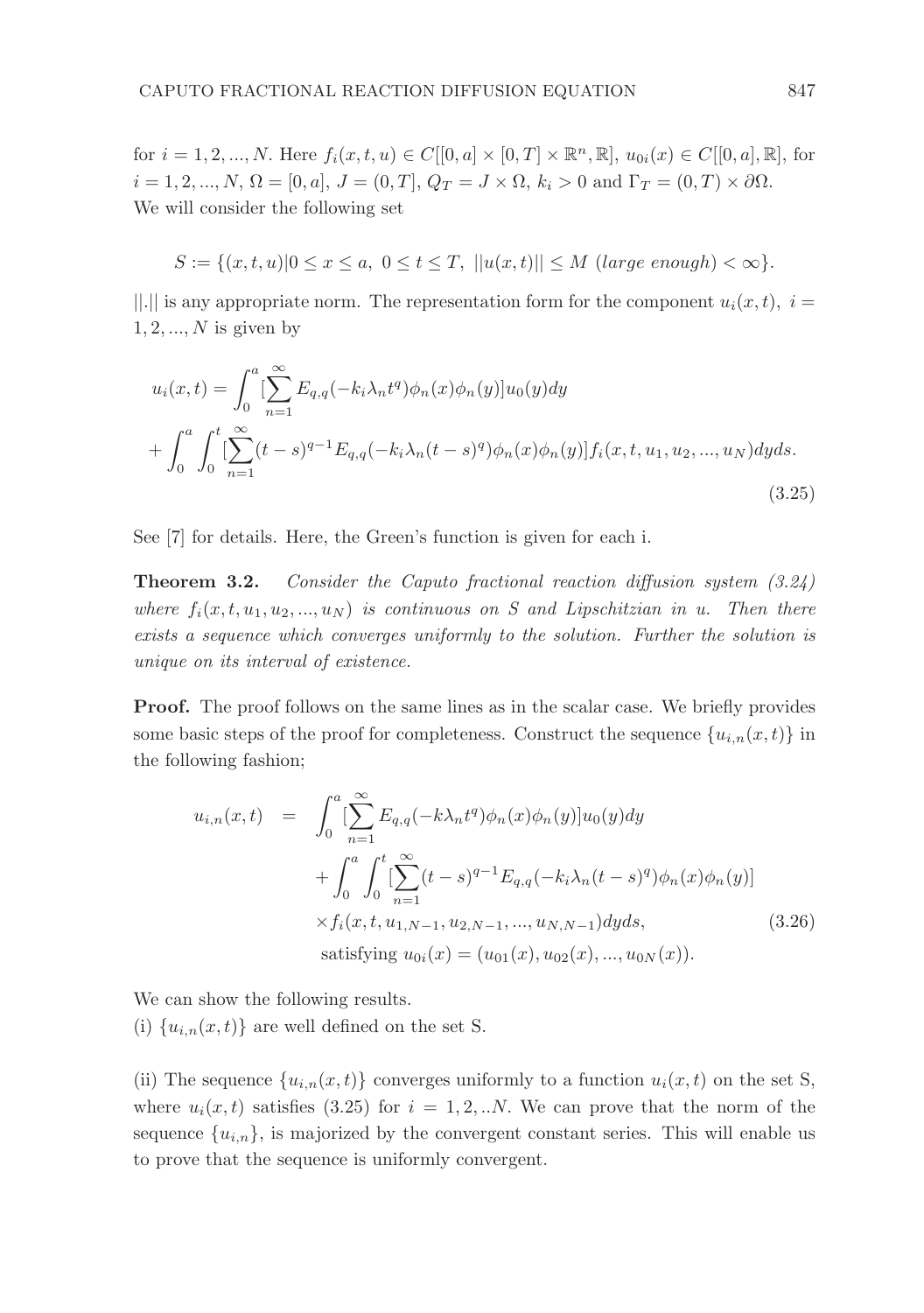(iii) Further assuming  $u_1$  and  $u_2$  be any two solutions, we can show that  $||u_1-u_2||=0$ to prove the uniqueness part.

We omit the proof since it is routine extension of our main result related to the scalar Caputo fractional reaction diffusion equation. Here |.| of the scalar equation is replaced by an appropriate norm ||.||. □

# 4. CONCLUDING REMARKS

We have developed the Picard's iterative method for Caputo fractional reaction diffusion equation in one dimensional space. We have proved the existence of the solution in the large, and also the uniqueness of the solution by assuming the solution is bounded and the nonlinear term is Lipschitzian. From computational point of view we have restricted the q value of the derivative such that  $0.5 \leq q \leq 1$  since  $\Gamma(q)$ is unbounded near 0. The method can be easily extended to Caputo fractional reaction diffusion systems. The rate of convergence in the Picard's method is linear. The Picard's method we have developed here is useful in proving the existence of the solution of linear reaction diffusion equation with variable coefficients together with coupled lower and upper solution of the nonlinear problem. This will be needed in the method of generalized quasilinearization. The advantage of the method of generalized quasilinearization is that the rate of convergence of the iterates is quadratic.

# REFERENCES

- [1] D. Bainov, P. Simeonov, Integral Inequalities and Applications, Academic Publishers, Dordrecht, 1992.
- [2] Dumitru Baleanu, Ziya Burhanettin G, New Trends in Nanotechnology and Fractional Calculus Applications, Springer, New York, 2010.
- [3] E.F. Beckenbach, R. Bellmann, Inequalities, Springer-Verlag, New York, 1961.
- [4] P.G. Chhetri, A.S. Vatsala, The Convergence of the Solution of Caputo fractional Reaction Diffusion Equation with Numerical Examples, Neural, Parallel, and Scientific Computations, vol. 25, pp. 295306, 2017.
- [5] Lokenath Debnath, Recent Applications of Fractional Calculus to Science and Engineering, Hindawi Publishing Corp., 2003.
- [6] Z.Denton, P.W.Ng, A.S.Vatsala, Quasilinearization Method Via Lower and Upper Solutions for Riemann-Liuoville Fractional Differential Equations, Nonlinear Dynamics and System Theory 11(3)2011,239-251.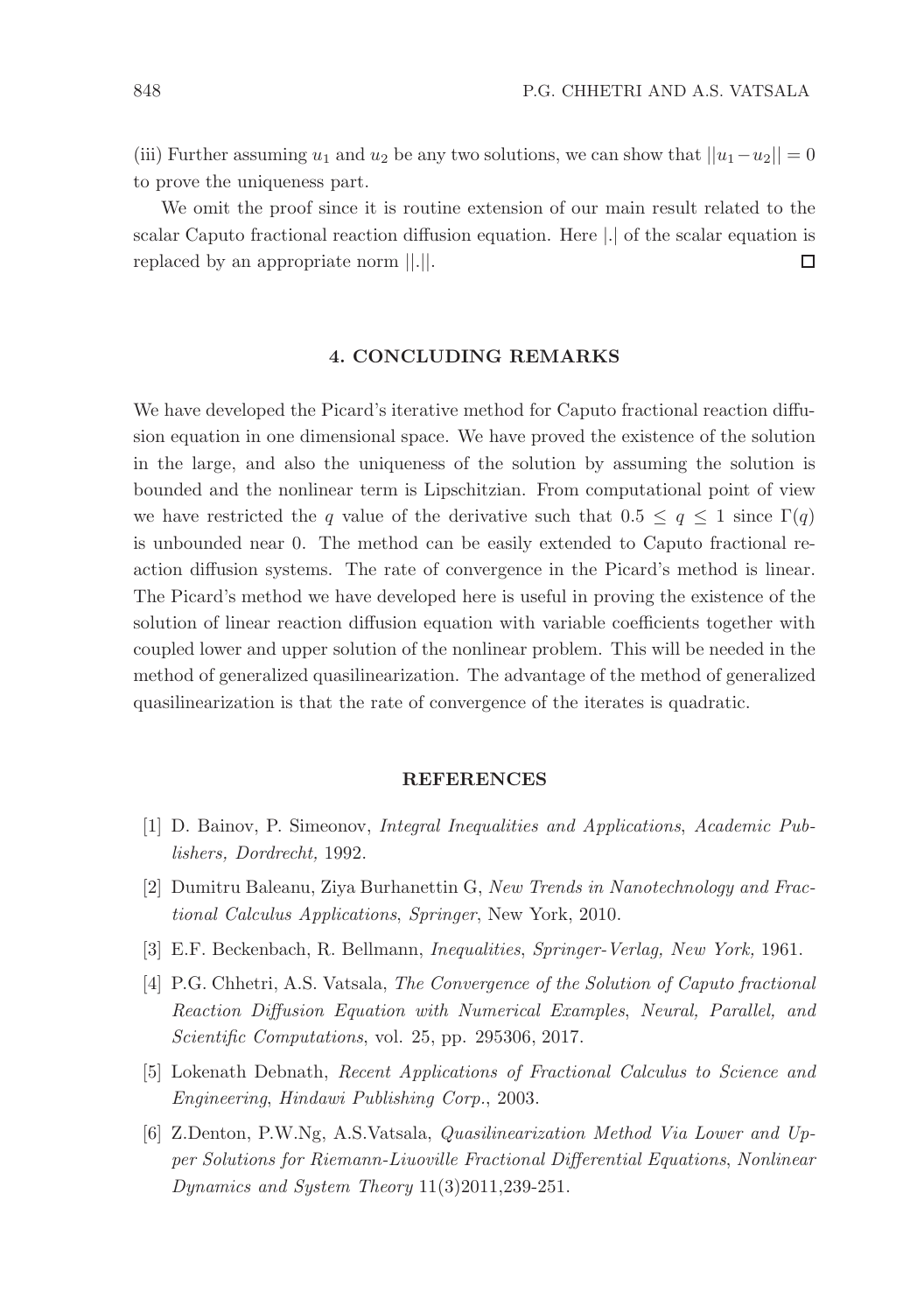- [7] Z. Denton, A. S. Vatsala, Monotone Iterative Technique for Finite System of Nonlinear Riemann–Liouville Differential Equations, Opuscula Mathematica, 31(3):327- 339, (2011).
- [8] S G Deo, V Lakshmikantham, V Raghavendra Textbook Of Ordinary Differential Equations, Tata McGraw-Hill Publishing Company Limited, 1997.
- [9] Erdelyi, A.; Magnus,W.;Oberhettinger,F.;Tricomi,F.G. Mittag-Leffler's Function  $E_{\alpha}(z)$  and Related Functions; g18.1 in Higher Transcendental Functions; Krieger: New York, NY, USA, 1981; Volume 3, pp. 206-212.
- [10] Glockle, W.G.; nonnenmacher, T.F. A Fractional calculus Approach to self similar protein dynamics, Biophys.J. 1995,68, 46-53.
- [11] Gorenflo, R., Kilbas, A.A.,Mainardi, F., Rogosin, S.V., Mittaf-Leffler functions, Related topic and applications,Springer Monographs in Mathematics: 2014; 443 pages.
- [12] Herrmann, Richard Fractional Calculus- An introduction For Physicists, World Scientific Publishing Co.Pte. Ltd., 2011.
- [13] Editoe R.Hilfer, Applications of Fractional Calculas in Physics,World Scientific, Singapore, 2000.
- [14] A.A.Kilbas, H.M.Srivastava and J.J.Trujillo, Theory and Applications of Fractional Differential Equations, Elsevier, Amsterdam, 2006.
- [15] A.Kilbas, H.M.Srivastava, J.T.Trujillo Theory and Applications of Fractional Differential Equations, North-Holland Mathematical Studies, 204, Elsevier, 2006.
- [16] G.S. Ladde, V. Lakshmikantham and A. S. Vatsala, Monotone Iterative Techniques for Nonlinear Differential Equations, Pitman publishing Inc, 1985.
- [17] V. Lakshmikantham, S. Leela, and D.J. Vasundhara Devi, Theory of Fractional Dynamic Systems, Cambridge Scientific Publishers, 2009.
- [18] V. Lakshmikantham, A. S. Vatsala, General Uniqueness and Monotone Iterative Technique for Fractional Differential Equations, Applied Mathematics Letters, vol. 21, no. 8, pp. 828834, 2008.
- [19] V. Lakshmikantham, A. S. Vatsala, General Monotone Method For Fractional Reaction Diffusion Equations, Communications in Applied Analysis, vol. 16, pp. 165174, 2012.
- [20] V. Lakshmikantham, A.S. Vatsala Generalized Quasilinearization for Nonlinear Problems, Springer-Science+Business Media, B.V. 1998.
- [21] Bo Li, Wei Xie Adaptive Fractional Differential Approach and It's Application to Medical Image Enhancement, Computers and Electrical Engineering, Elsevier, 2015.